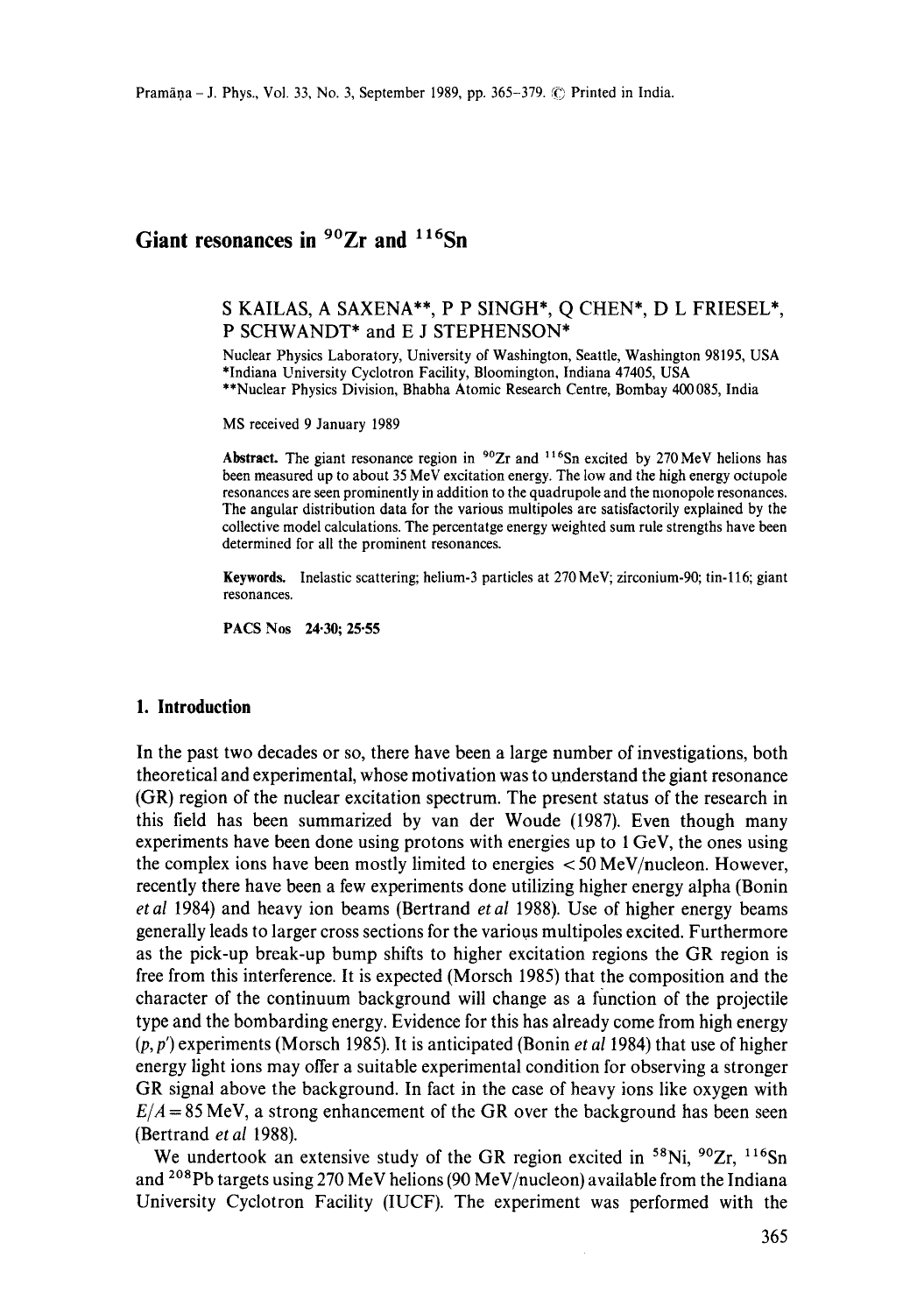motivation to confirm the presence of not only the already known GRs such as the giant quadrupole resonance (GQR) and the giant monopole resonance (GMR), but also to locate GRs with  $L \ge 3$ . The analysis and the results for the <sup>58</sup>Ni and <sup>208</sup>Pb targets have been reported elsewhere. (Kailas *et al* 1989). While the low energy octupole resonance (LEOR) and the high energy octupole resonance (HEOR) are rather weakly excited in <sup>58</sup>Ni and <sup>208</sup>Pb nuclei, they are fairly strongly excited in <sup>90</sup>Zr and <sup>116</sup>Sn nuclei, so that a careful analysis to extract their strengths has been made in the present work. In the following sections the experimental details, the results and the analysis for the  $90Zr$  and  $116Sn$  targets are presented.

# **2. Experimental details**

Measurements of the differential cross section  $\sigma(\theta)$  were carried out utilizing the 270MeV helions, the highest energy available from IUCF. Isotopically enriched ( $>95\%$ ) targets of <sup>90</sup>Zr and <sup>116</sup>Sn of thickness 25.2 and 44.1 mgm/cm<sup>2</sup> respectively, were used for these measurements. The scattered helions were detected using a  $\Delta E - E$ telescope consisting of intrinsic germanium detectors of 2 cm total thickness. The angular acceptance of the detectors was  $\pm 0.3^\circ$ . An overall energy resolution of better than 700 keV FWHM was obtained. The data were measured in the angular range  $\theta = 8^{\circ} - 20^{\circ}$  for  $9^{\circ}$ Zr and  $\theta = 8.5^{\circ} - 20^{\circ}$  for  $11^{\circ}$ Sn. In the present work, we have normalized the  $\sigma(\theta)$  values obtained to earlier (Singh *et al* 1986) precise measurements made using the IUCF magnetic spectrometer. This normalization procedure led to an uncertainty of  $5\%$  in the  $\sigma(\theta)$  values obtained here. The usual care was taken to minimize the beam dependent but target independent background in the GR region



Figure 1. Energy spectrum for 270 MeV helions scattered from <sup>90</sup>Zr. The shapes of the assumed continuum background and the giant resonances are shown as continuous lines. The dashed line represents the sum of the various resonances which overlap.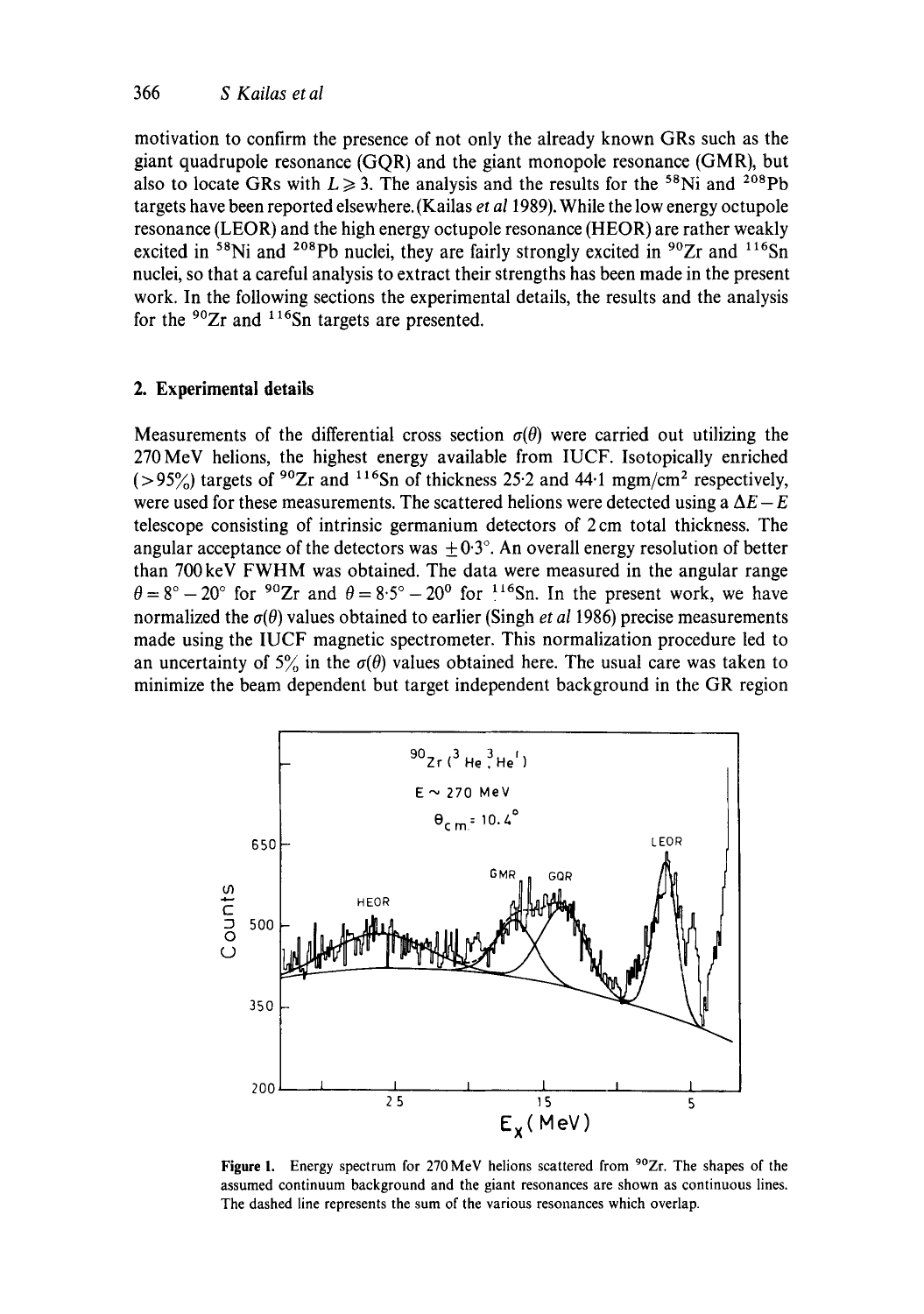

Figure 2. Energy spectrum for  $270 \text{ MeV}$  helions scattered from  $116 \text{Sn}$ . The shapes of the assumed continuum background and the giant resonances are shown as continuous lines. The dashed line represents the sum of the various resonances which overlap.

of the spectra by periodically inserting an empty target frame with a smaller central hole and by proper tuning of the beam.

Typical energy spectra obtained for <sup>90</sup>Zr (at  $\theta = 10 \cdot 4^{\circ}$ ) and for <sup>116</sup>Sn (at  $\theta = 12 \cdot 9^{\circ}$ ) are shown in figures 1 and 2, respectively. The LEOR, the GQR, the GMR and the HEOR peaks appear rather prominently at the expected excitation energies. Detailed shape analysis of these spectra consisting of multipole peaks riding on a smooth background is reported in §3.

#### **3. Analysis**

#### 3.1 *Experimental*

As a first step, a smooth background, usually a second order polynomial in excitation energy (van der Woude 1987; Kailas *et al* 1984) was drawn as shown in figures 1 and 2, to subtract out the assumed continuum background. It is well-known (van der Woude 1987) that the uncertainty involved in this procedure often leads to considerable error in the estimation of the multipole strength. However, this method of subtracting the background yielded satisfactory results mainly because the angular distribution of the background falls off almost exponentially with increasing  $\theta$ , while that associated with any GR exhibits oscillations characteristic of the associated angular momentum (van der Woude 1987; Kailas *etal* 1989).

As pointed out before, there are three broad prominent structures corresponding respectively to the LEOR, the GQR, the GMR and the HEOR regions. We have analysed the whole excitation region consisting of four Gaussian peaks of the types mentioned above. The background was kept fixed throughout the analysis. At first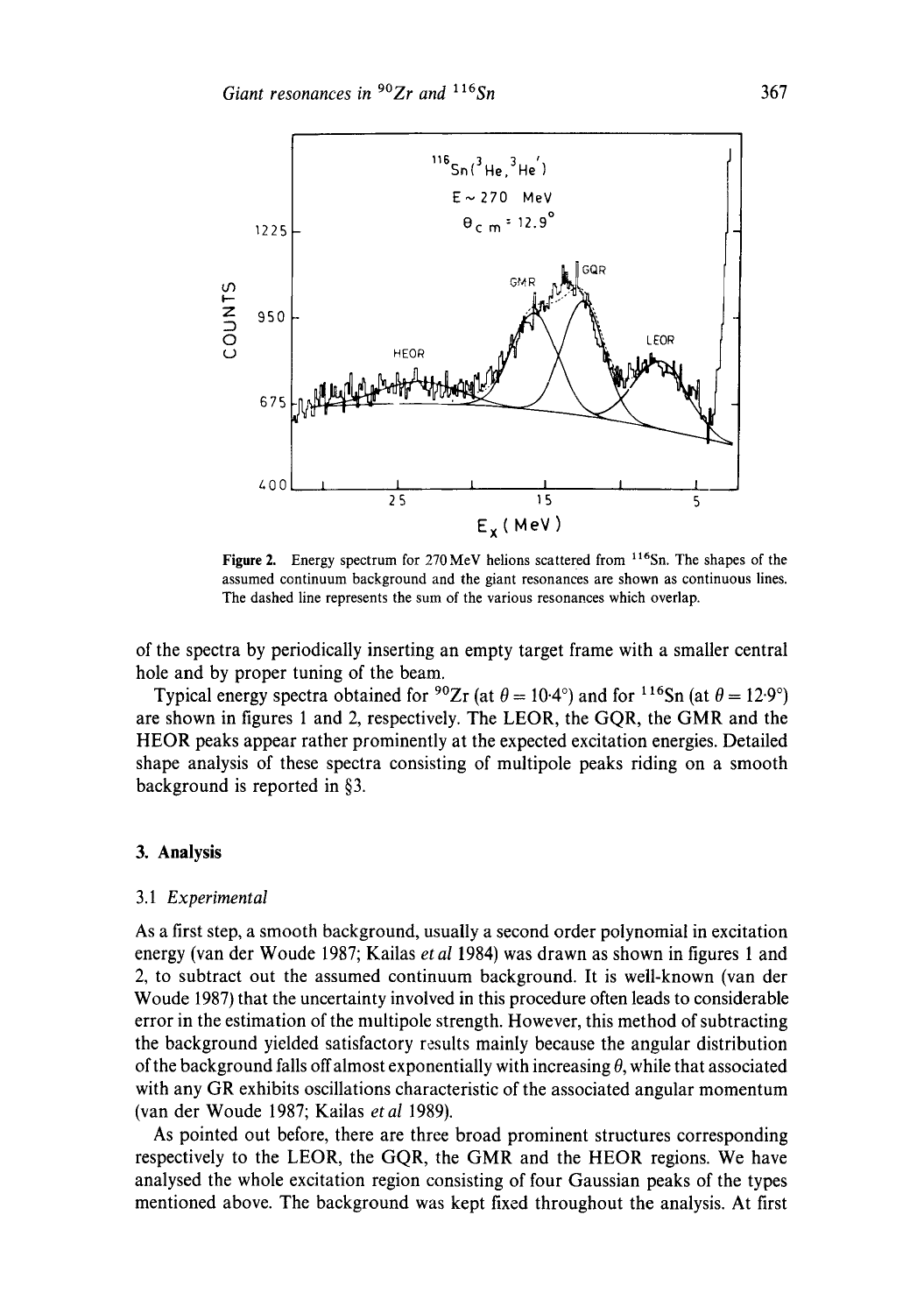the widths and the centroids of the peaks were fixed at average values known from the other works (van der Woude 1987; Bonin *et al* 1984) and only the peak heights were varied to optimise the fits-to the data. In the second stage the centroid positions were also varied to improve the quality of the fit. Finally the widths of the LEOR and the HEOR were suitably adjusted to obtain the overall best fit covering the whole excitation energy region. As can be seen from figures 1 and 2, the quality of the fits is satisfactory. The extracted angular distributions for the various regions are shown in figures 3 and 4 for  $90Zr$  and in figures 5 and 6 for  $116Sn$  targets respectively. The average widths  $\Gamma$  and the excitation energies  $E_x$  used in the present analysis are given in table 1.

### 3.2 *Theoretical*

Apriori knowledge of the angular distribution shapes for the various multipoles is very useful for judging how well one can separate the various L values which are expected to be present in the GR region of excitation. The angular distributions for the various L values were calculated using the computer code DWUCK-4 (Kunz 1982), starting with the optical model parameters determined (Singh *et al* 1986) from fits to the elastic data. Singh *et al* (1986) showed that this method of calculating the angular distribution shapes works well for the low-lying states. It is expected that we can extend these calculations with confidence to the GR region as well. The optical model parameters are listed in table 2.



Figure 3. Angular distribution data for the LEOR and the HEOR in <sup>90</sup>Zr and theoretical fits obtained using the DWBA formalism. For the HEOR the fits obtained using a pure  $L = 3$  and a mixture of  $L = 3$  and  $L = 5$  are shown.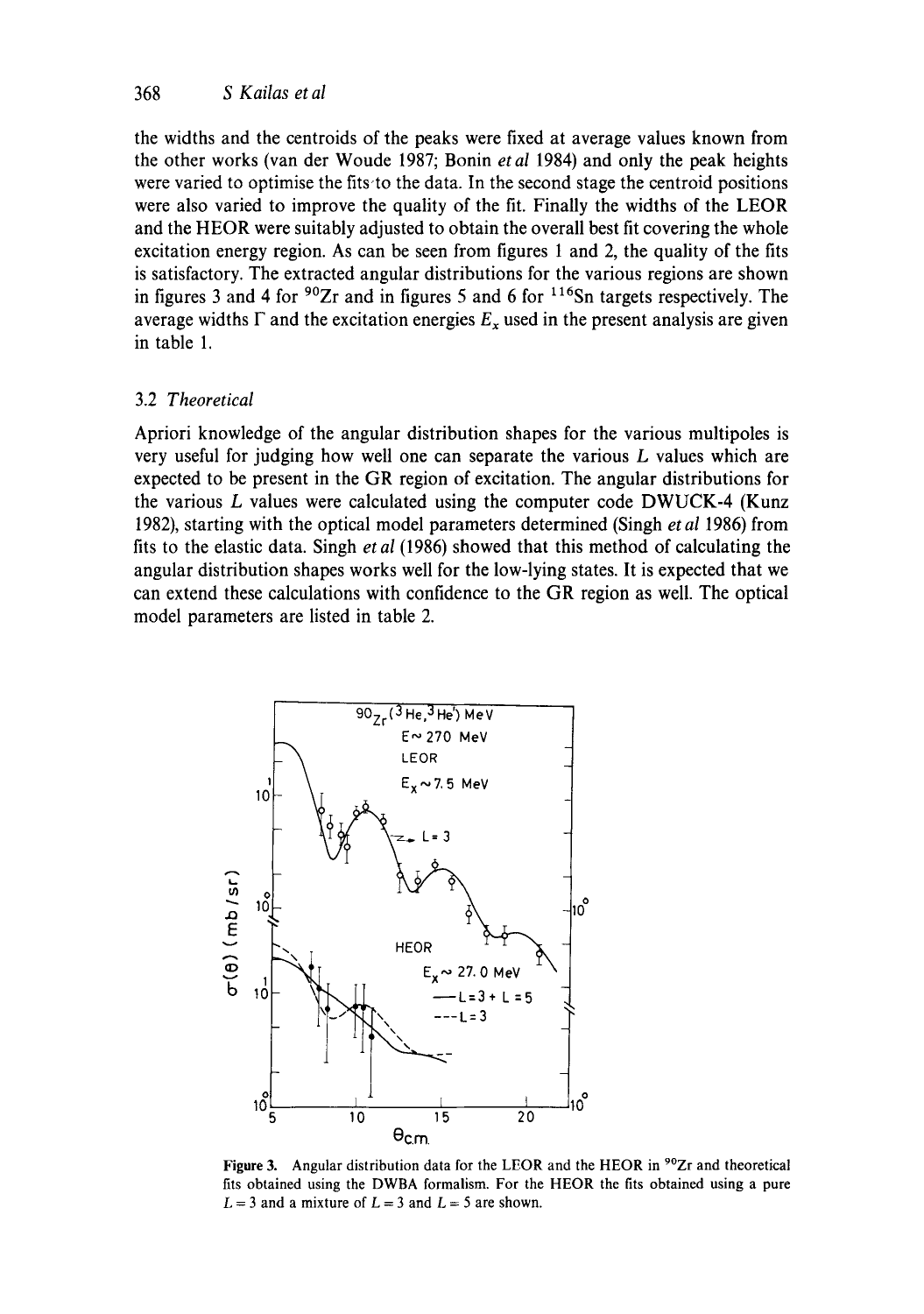

Figure 4. Angular distribution data for the GQR and the GMR regions in <sup>90</sup>Zr and theoretical fits obtained using the DWBA formalism. The contributions due to the various L values are shown separately.



Figure 5. Angular distribution data for the LEOR and the HEOR in <sup>116</sup>Sn and theoretical fits obtained using the DWBA formalism.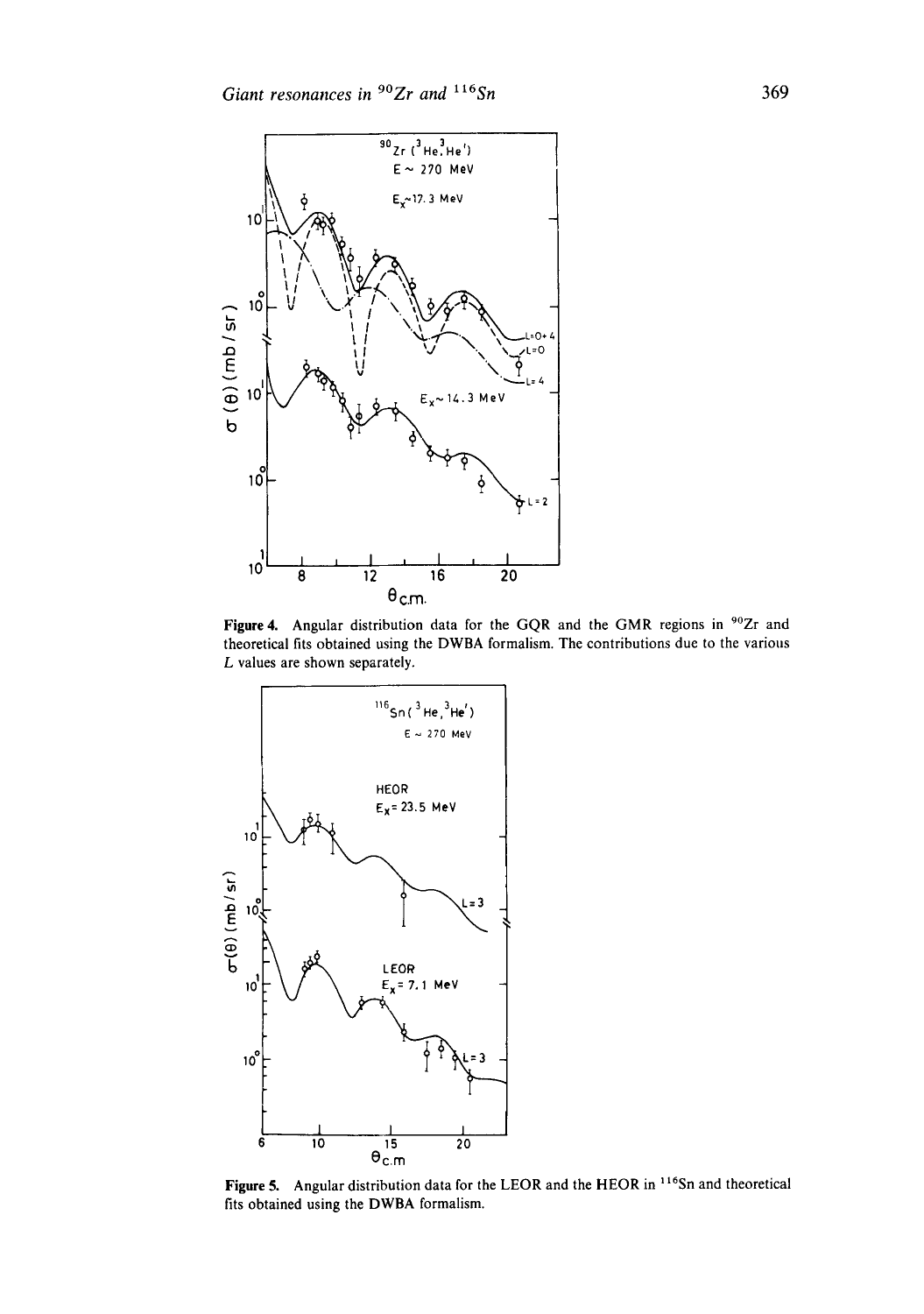

Figure 6. Angular distribution data for the GQR and the GMR regions in <sup>116</sup>Sn and theoretical fits obtained using the DWBA formalism. The contributions due to the various L values are shown separately.

|                                                   | $^{90}7r$      | $116$ Sn       |
|---------------------------------------------------|----------------|----------------|
|                                                   | $7.5 + 0.3$    | $7.1 \pm 1.9$  |
| LEOR $\frac{E_x(\text{MeV})}{\Gamma(\text{MeV})}$ | 1.9            | 4.2            |
| $E_x$ (MeV)                                       | $14.3 \pm 0.4$ | $12.8 \pm 0.3$ |
| GOR<br>$\Gamma$ (MeV)                             | $3-4$          | 3.2            |
| $E_x$ (MeV)<br><b>GMR</b>                         | $17.3 \pm 0.4$ | $16.2 + 0.4$   |
| $\Gamma$ (MeV)                                    | $3-1$          | 3.6            |
|                                                   | $270 + 0.5$    | $23.5 + 0.6$   |
| $HEOR_{\Gamma}^{E_x (MeV)}$<br>$\Gamma$ (MeV)     | $7-0$          | 60             |

Table 1. Parameters of the GR for the various  $E_x$ regions.

For  $L \ge 2$ , the coupling form factor was taken as (Satchler 1983)

$$
\beta_L A_T^{1/3} \left[ r_R \left( \frac{\mathrm{d}V}{\mathrm{d}r} \right)_R + ir_1 \left( \frac{\mathrm{d}V}{\mathrm{d}r} \right)_I \right] Y_{lm} \tag{1}
$$

where the sufficies R and **I** respectively stand for the real and the imaginary parts **of the optical potential. The form factor for the monopole was taken to be (version I**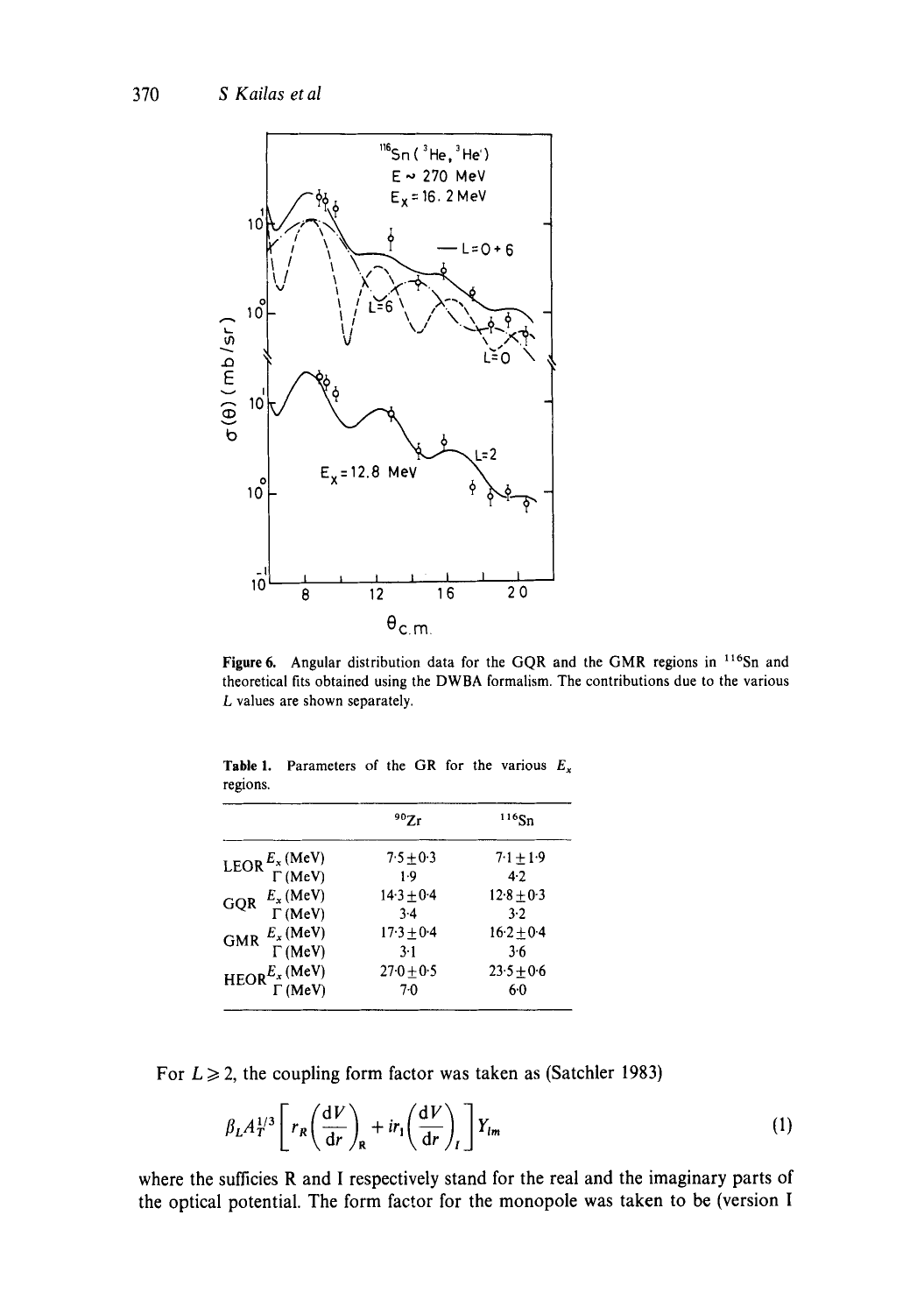|                   | $^{90}Zr$ | $116S_{n}$ |
|-------------------|-----------|------------|
| $V_{\rm p}$ (MeV) | 69.0      | 660        |
| $r_{\rm R}$ (fm)  | 1.24      | 1.27       |
| $a_{R}$ (fm)      | 0.83      | 0.86       |
| $V_1$ (MeV)       | 230       | 23.0       |
| $r_{\rm I}$ (fm)  | 1.39      | $1-40$     |
| $a1$ (fm)         | 0.79      | 0.66       |

**Table** 2. 270 MeV optical model parameters.

The potential is defined as

$$
V(r) = V_c(r) - V_R f_R(r) - iV_1(r)f_1(r),
$$
  

$$
f_x(r) = \left[1 + \exp\left(\frac{r - r_x A_T^{1/3}}{a_x}\right)\right]^{-1}
$$
  

$$
x = R \text{ or } I
$$

and  $V_c$ =Coulomb potential with radius  $R_c$ 

$$
R_C = 1.3 A_T^{1/3}
$$

of Satchler (1983))

$$
3(V_{R}f_{R}(r) + iV_{L}f_{I}(r)) + r\left(\frac{dV}{dr}\right)_{R} + ir\left(\frac{dV}{dr}\right)_{I}
$$
\n
$$
f(r) = \left(1 + \exp\left(\frac{r - r_{x}A_{T}^{1/3}}{r}\right)\right)^{-1}
$$
\n(2)

where

$$
f_x(r) = \left(1 + \exp\left(\frac{r - r_x A_T^{1/3}}{a_x}\right)\right)^{-1}
$$

 $(x = R$  and I stand for the real and the imaginary parts respectively).

The appropriate energy weighted sum rule strengths (EWSR) are given for  $L \ge 2$ by (Satchler 1983)

$$
S_L = \frac{\beta_m^2 R_m^2}{\frac{4\pi}{3A_T} \frac{\hbar^2}{2mE_x} L(2L+1)}
$$
(3)

and for  $L = 0$  by (Satchler 1983)

$$
S_L = \frac{\beta_m^2 R_m^2}{\frac{4\pi}{3A_T} \frac{\hbar^2}{2mE_x} 5} \tag{4}
$$

Here the matter radius  $R_m = 1.2 A_T^{1/3}$  and the associated deformation parameter  $\beta_m$ is defined as  $\beta_m$   $R_m = \beta_L$   $R_{\text{opt}}$  where  $R_{\text{opt}} = 0.5$   $(r_R + r_l)A_T^{1/3}$ . The calculations reported in figures 7 and 8 were made assuming  $100\%$  EWSR strength. The Coulomb excitation contribution has been added for  $L \ge 1$ .

The angular distribution patterns calculated for  $L = 0$  and  $L = 2$  are very similar as far as positions of maxima and minima are concerned (see figures 7, 8). However, there are noticeable differences in their respective maxima to minima ratios. The  $L = 4$ distribution is having maxima and minima positions shifted by about  $1-1.5^\circ$  with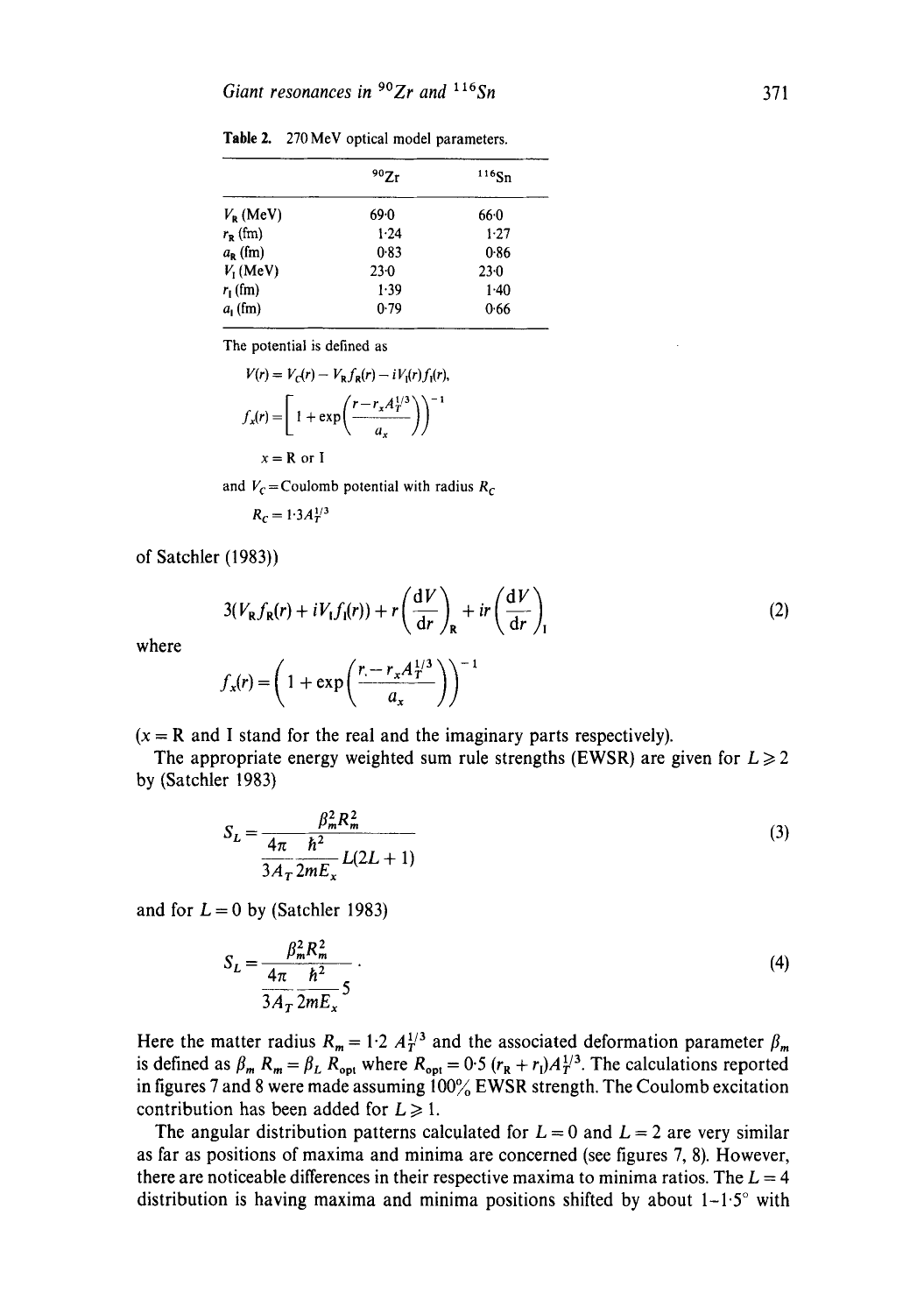

Figure 7. DWBA predictions for the inelastic scattering of helions from <sup>90</sup>Zr. The  $L = 0$ , 2 and 4 calculations are for 100% depletion of EWSR strength.



Figure 8. DWBA predictions for the inelastic scattering of helions from 116Sn. The  $L = 0$ , 2 and 4 calculations are for 100% depletion of EWSR strength.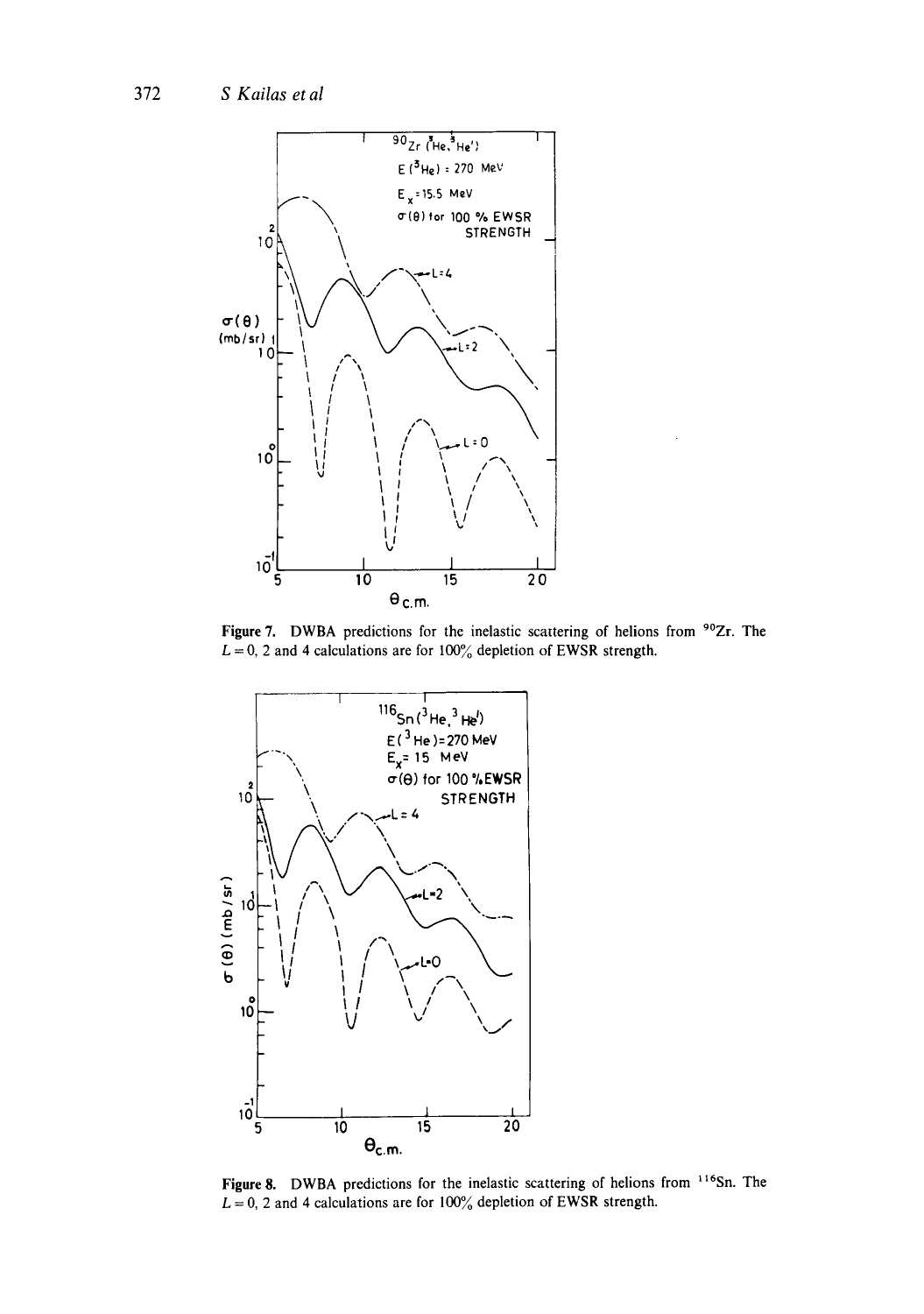respect to the ones observed for  $L = 2$ . This feature offers the possibility of locating  $L = 4$  strength in the presence of  $L = 2$  strength.

#### **4. Results**

## *4.1 Giant resonances in* 9°Zr

LEOR: The angular distribution for the structure around  $E_x = 7.5$  MeV, supposedly due to the LEOR is shown in figure 3. The continuous line is the DWBA calculation for  $L = 3$  and it reproduces the data very well. The  $\frac{6}{6}$ EWSR strength for the LEOR has been determined to be  $6 \pm 2\%$ .

HEOR: The angular distribution for the broad structure around  $E_x = 27$  MeV is given in figure 3. The number of data points is rather limited and the measurements also have large errors. Fitting the data assuming a pure  $L = 3$  contribution led to a strength of 29 + 7%. However a combination of  $L = 3$  (15%) and  $L = 5$  (5%) yielded a marginally better fit to the data in terms of a chi-squared criterion.

GQR: The angular distribution for the GQR region ( $E_x = 14.3$  MeV), is very nicely reproduced by a pure  $L = 2$  contribution (figure 4). The  $\frac{6}{6}$ EWSR strength is determined to be  $38 \pm 10$ . We have not tried to look for contributions from other L values in this region.

GMR: The angular distribution for the GMR region ( $E_x = 17.3$  MeV) is best fit assuming 112%  $L = 0$  and  $3\frac{3}{4}$   $L = 4$  contributions (figure 4). The importance of  $L = 4$ contribution can be readily seen in the  $\theta$  range 11<sup>°</sup> to 13<sup>°</sup>.

## 4.2 Giant resonances in <sup>116</sup>Sn

LEOR: The LEOR ( $E_x = 6.6$  MeV) angular distribution is well reproduced by a pure  $L = 3$  contribution (figure 5). The resultant strength is  $13 \pm 3\frac{1}{2}$ .

HEOR: The data for this region ( $E_x = 23.5$  MeV) is rather limited in angular range. A pure  $L = 3$  calculation with  $35 \pm 8\%$  strength explains the data (figure 5) fairly well.

GQR: The GQR region ( $E_x = 12.8$  MeV) is adequately explained by a pure  $L = 2$ calculation (figure 6). For this resonance we have extracted a sum rule strength of 34%. We have not tried including  $L = 4$  or  $L = 6$  contributions in this region.

GMR: The GMR region ( $E_x = 16.2 \text{ MeV}$ ) could not be fitted well by assuming a pure  $L = 0$  contribution. Within the limited angular range covered in the present case there is an indication for the presence of  $L = 6$  rather than  $L = 4$ , in particular for the data near  $\theta = 14^{\circ}$ . We determine 72% strength for  $L = 0$  and 5% strength for  $L = 6$  (figure 6).

The results of the present analysis along with the other literature values are summarized in tables 3 to 7. To check the sensitivity of the  $\frac{6}{6}$ EWSR strengths on the assumed peak shapes, we have also analysed the GR data by integrating the cross section in the  $E_x$  region 10 to 20 MeV, (after subtracting the background) and fitting the resultant angular distributions with  $L = 0$ , 2 and 4(6) contributions. As  $L = 0$  and  $L = 2$  distributions are correlated, we varied the  $L = 0$  strength in discrete steps and searched for the other multipoles  $L = 2$  and  $L = 4(6)$  to best fit the data. In the case of  $90Zr$ , varying the GMR strength from 25 to 75%, caused the GQR strength to change from 51 to 43%. The  $L = 4$  strength more or less remained around 3.6%. Similarly, in making a change of GMR strength from 25 to  $75\%$  for  $116$ Sn, it was found that the GQR strength varied from 45 to 32% while the  $L = 6$  strength remained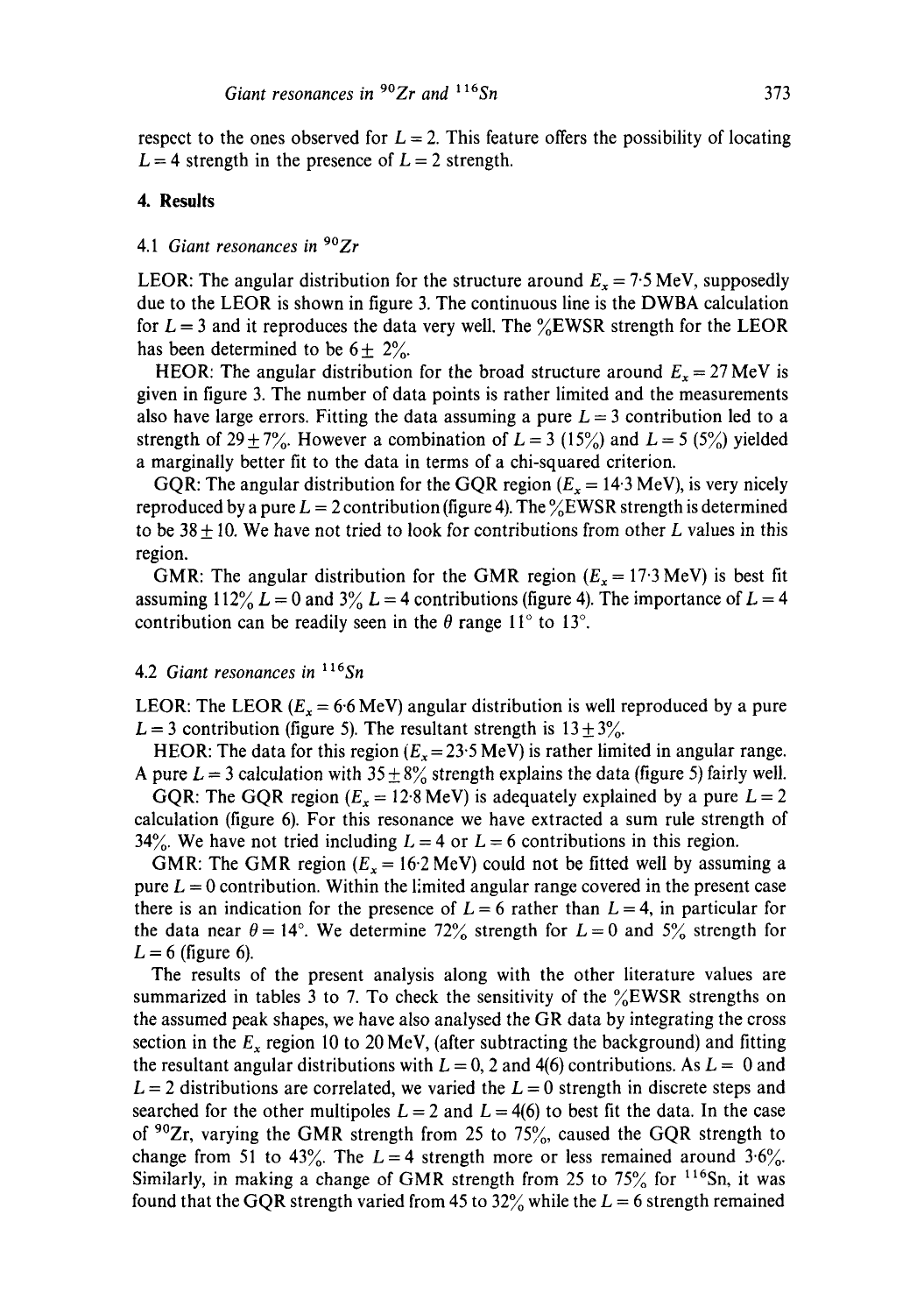| A. $90Zr$            |             |                                                   |                      |                                |
|----------------------|-------------|---------------------------------------------------|----------------------|--------------------------------|
| $E_{\star}$<br>(MeV) | г<br>(MeV)  | $\%$ EWSR                                         | Probe<br>E(MeV)      | Reference                      |
| $17.3 + 0.4$         | $3-1$       | $112 + 40$                                        | $3$ He, 270          | Present work                   |
| $16.4 + 0.3$         | $3 - 6$     | 29                                                | $3$ He, 108.5        | Buenerd (1984)                 |
| $16.2 + 0.5$         | 3.5         | $90 + 20$                                         | <sup>4</sup> He, 129 | Youngblood <i>et al</i> (1981) |
| $17.5 \pm 0.5$       | 2.9         | $106 + 26$                                        | $4$ He, 152          | Bertrand et al (1980)          |
| $17.2 \pm 0.5$       | 4.3         | $20 + 6$                                          | d. 108               | Willis et al (1980)            |
| $17.5 + 0.5$         | 3           | $60 + 25$                                         | p, 60                | Bertrand et al (1979)          |
| 16.2                 | 3.5         | $160 + 20$                                        | $\pi$ , 163          | Ullmann et al (1987)           |
|                      |             | Average $\frac{0}{2}$ EWSR strength): 82 $\pm$ 18 |                      |                                |
| $B.116S_n$           |             |                                                   |                      |                                |
| $16.2 + 0.4$         | 3.6         | $72 + 30$                                         | ${}^{3}$ He, 270     | Present work                   |
| $15.6 + 0.3$         | 3.2         | 34                                                | $3$ He, 108.5        | <b>Buenerd</b> (1984)          |
| $15.6 + 0.3$         | $4 \cdot 1$ | $180 + 60$                                        | $4$ He, 129          | Youngblood <i>et al</i> (1981) |
| $15.8 + 0.2$         | 3           | $19 + 7$                                          | $4$ He, 340          | Bonin et al (1984)             |
| $160 + 0.3$          | $3-1$       | $14 + 7$                                          | $4$ He, 480          | <b>Bonin</b> et al (1984)      |

Table 3. Percentage energy weighted sum rule strengths for the giant monopole resonance  $(GMR) L = 0.$ 

Average ( $\%$ EWSR strength):  $64 \pm 27$ 

Table 4. Percentage energy weighted sum rule strengths for the giant quadrupole resonance (GQR)  $L = 2$ .

|--|--|

| $E_{\star}$<br>(MeV)                    | Г<br>(MeV) | %EWSR                                     | Probe<br>E(MeV)               | Reference                                   |
|-----------------------------------------|------------|-------------------------------------------|-------------------------------|---------------------------------------------|
| $14.3 \pm 0.4$                          | $3-4$      | $38 + 10$                                 | $3$ He, 270                   | Present work                                |
| $14.1 \pm 0.3$                          | $4-0$      | 37                                        | $3$ He, 108.5                 | Buenerd (1984)                              |
| $14.0 + 0.2$                            | $3-4$      | $66 + 17$                                 | <sup>4</sup> He, 129          | Youngblood et al (1981)                     |
| $14.1 \pm 0.5$                          | 3.6        | $86 + 17$                                 | <sup>4</sup> He, 152          | Bertrand et al (1980)                       |
| $14.1 \pm 0.5$                          | 4.3        | $40 \pm 8$                                | d, 108                        | Willis et al (1980)                         |
| $14.2 \pm 0.3$                          | 40         | $60 + 15$                                 | p, 60                         | Bertrand et al (1979)                       |
| $14 - 1$                                |            | $30\pm8$                                  | p, 200                        | Bertrand et al (1981)                       |
| 140                                     | 3.6        | $31 \pm 3$                                | $\pi$ , 163                   | Ullmann et al (1987)                        |
| 140                                     |            | 45                                        | $\pi$ , 226                   | Marty et al (1980)                          |
|                                         |            | $56 + 17*$                                | $e, 150 - 250$                | Fukuda and Torizuka (1972)                  |
| *Not included<br>$B.$ <sup>116</sup> Sn |            | Average ( $\%$ EWSR strength): 48 $\pm$ 6 |                               |                                             |
| $12.8 \pm 0.3$                          | $3 - 2$    | $34 \pm 11$                               | ${}^{3}$ He, 270              | Present work                                |
| $13.2 + 0.3$                            | $3 - 6$    | 45                                        | $3$ He, 108.5                 | <b>Buenerd</b> (1984)                       |
| $13.2 \pm 0.2$                          | 3.3        | $84 + 25$                                 | <sup>4</sup> He, 129          | Youngblood et al (1981)                     |
| $13.5 + 0.2$                            | $4-0$      | $30 \pm \frac{8}{6}$                      | <sup>4</sup> He, 340          | Bonin et al (1984)                          |
| $13.5 \pm 0.2$                          | 40         | $32 \pm 7.6$<br>$120 \pm 36*$             | $4$ He, 480<br>$e. 150 - 250$ | Bonin et al (1984)<br>Torizuka et al (1975) |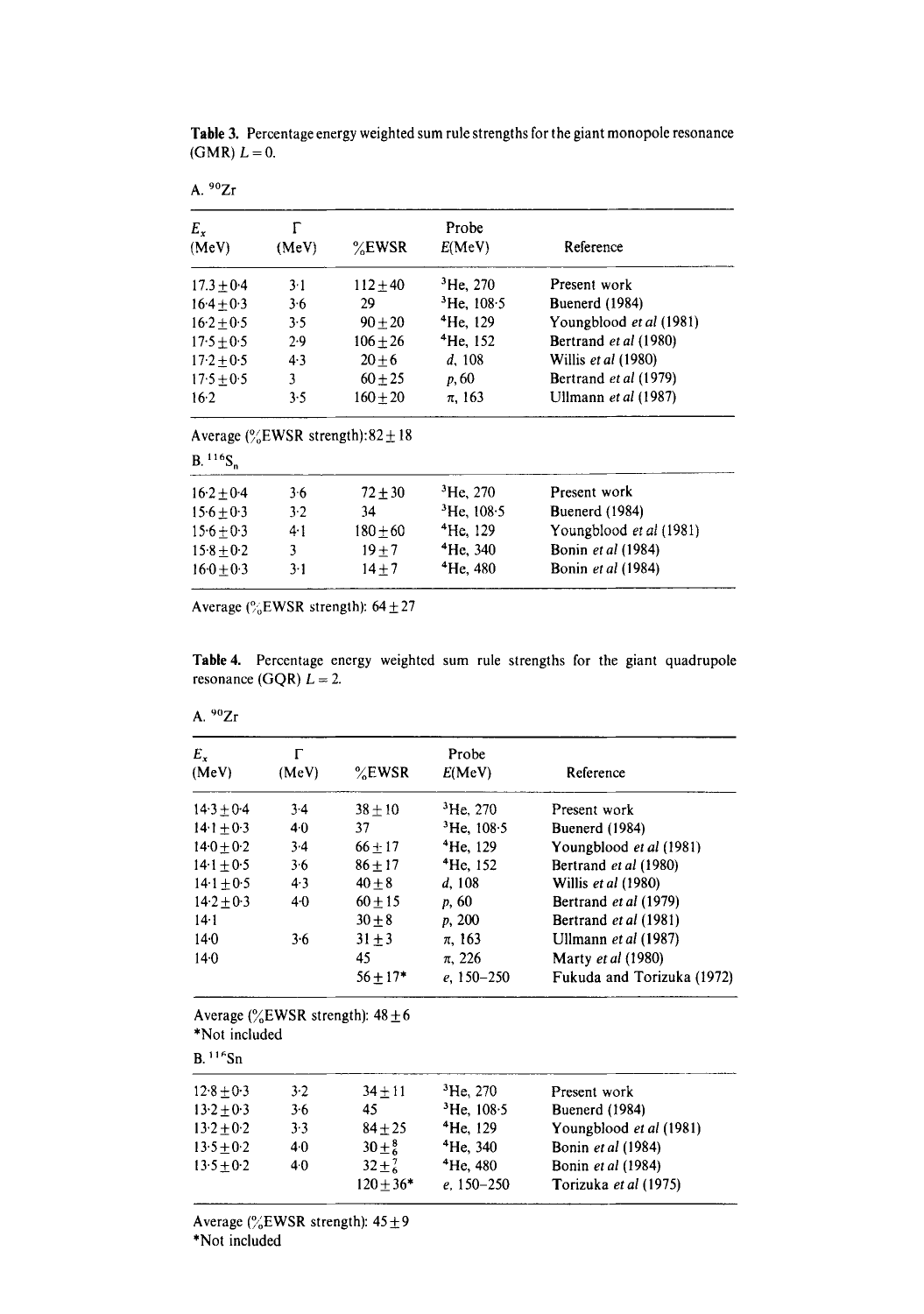Table 5. Percentage energy weighted sum rule strengths for the low energy octupole resonance (LEOR)  $L = 3$ .

| A. $90Zr$<br>E, |       |                         | Probe                |                               |
|-----------------|-------|-------------------------|----------------------|-------------------------------|
| (MeV)           | (MeV) | $\%$ EWSR               | E(MeV)               | Reference                     |
| $7.5 + 0.3$     | 1.9   | $6 + 2$                 | $^3$ He, 270         | Present work                  |
| $7.5 + 0.4$     | >2    | $19.5 + 2.8$            | <sup>3</sup> He, 140 | Yamagata et al (1981)         |
| $7.25 + 0.06$   | 1.87  | $11-2$                  | p. 65                | Fujita et al (1985)           |
| $7.2 + 0.2$     | $2-4$ | $22.8 \pm \frac{10}{5}$ | p. 800               | DiGiacomo and Peterson (1979) |
| 7.2             | >2    | $20 + 5$                | <sup>4</sup> He, 96  | Moss et al (1978)             |
| 7.25            | 1.87  | $7 + 0.9$               | $\pi$ , 163          | Ullmann et al (1987)          |

Average ( $\%$ EWSR strength): 14.4  $\pm$  2.6

| B.116Sn     |       |          |             |                       |  |
|-------------|-------|----------|-------------|-----------------------|--|
| $7.1 + 0.3$ | $4-2$ | $13 + 3$ | $3$ He, 270 | Present work          |  |
| $7 + 0.4$   | > 2.5 | 24       | $3$ He, 110 | Yamagata et al (1981) |  |
| 6.5         | >2.5  | $23 + 6$ | $4$ He, 115 | Moss et al (1978)     |  |
| $7 + 0.5$   |       | $8 + 5$  | $4$ He, 340 | Bonin et al (1984)    |  |

Average ( $\%$ EWSR strength): 17 $\pm$ 4

Table 6. Percentage energy weighted sum rule strengths for the high energy octupole resonance (HEOR)  $L = 3$ .

A. 9°Zr

| $E_{x}$<br>(MeV) | (MeV) | $\%$ EWSR                                 | Probe<br>E(MeV)  | Reference             |
|------------------|-------|-------------------------------------------|------------------|-----------------------|
| $270 \pm 0.5$    |       | $29 + 7$                                  | ${}^{3}$ He, 270 | Present work          |
| $26.5 + 1.5$     |       | $47 + 20$                                 | $3$ He, 140      | Yamagata et al (1981) |
|                  |       | $18 + 4$                                  | p. 200           | Bertrand et al (1981) |
|                  |       | Average ( $\%$ EWSR strength): 31 $\pm$ 7 |                  |                       |
|                  |       |                                           |                  |                       |
| $B.116$ Sn       |       |                                           |                  |                       |

| $23.5 + 0.6$ |     | $35 + 8$  | $^3$ He, 270  | Present work              |  |
|--------------|-----|-----------|---------------|---------------------------|--|
| $24.4 + 1.5$ |     | $65 + 14$ | $^3$ He, 140  | Yamagata et al (1981)     |  |
| $22.9 + 1.0$ | 65  | $22+6$    | <i>p.</i> 800 | Carey et al (1980)        |  |
| $23.5 + 0.3$ | 50  | $10 + 4$  | $4$ He, 340   | Bonin et al (1984)        |  |
| $23.2 + 0.3$ | 4.5 | $8 + 3$   | $4$ He, 480   | <b>Bonin</b> et al (1984) |  |
|              |     |           |               |                           |  |

Average ( $\%$ EWSR strength): 28  $\pm$  9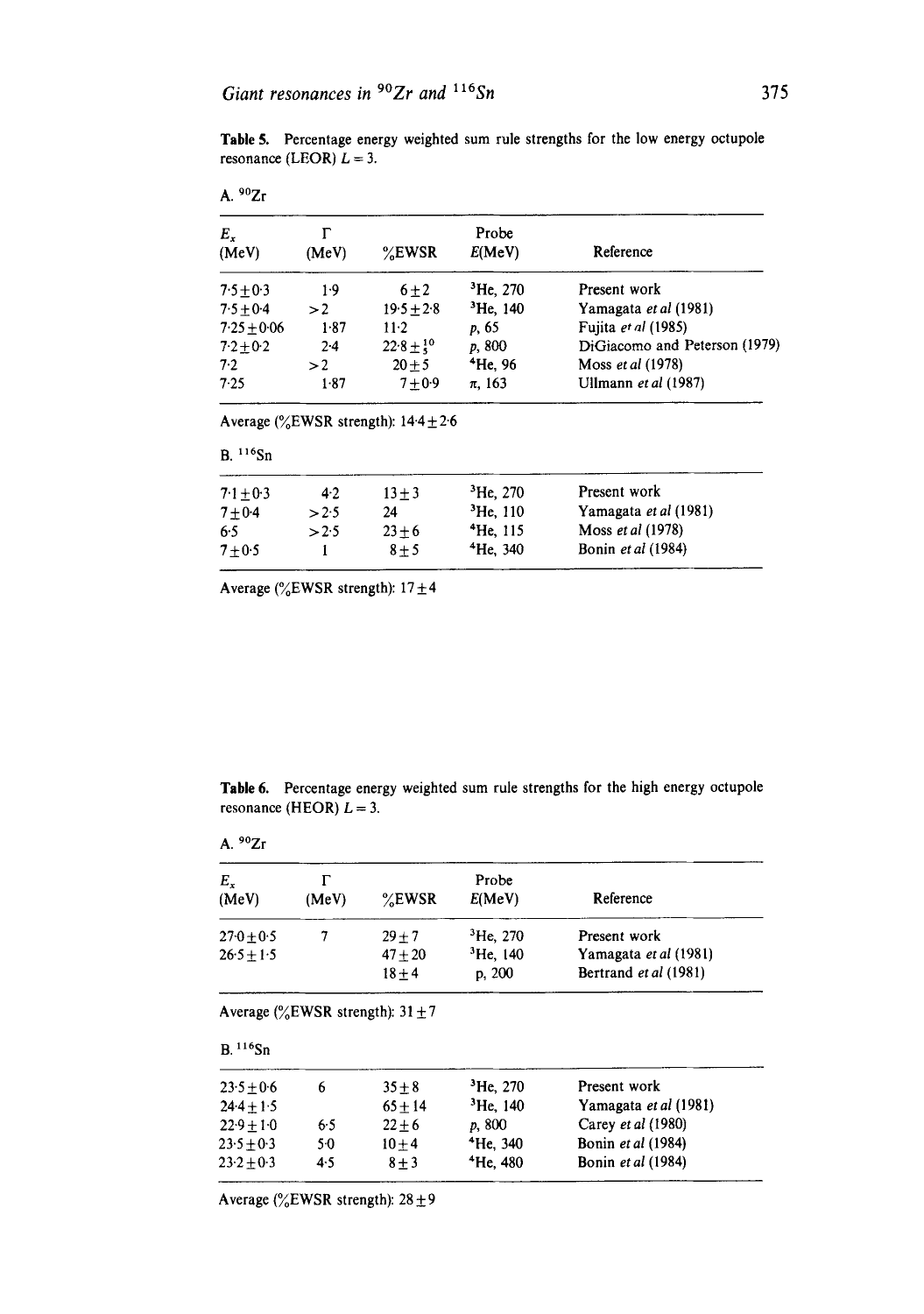| <b>Nucleus</b> | $E_{x}$<br>(MeV) | $\%$ EWSR                                | Probe<br>E(MeV)      | Reference                 |
|----------------|------------------|------------------------------------------|----------------------|---------------------------|
| 90Zr           | $10 - 20$        | $3.3 + 1.1$                              | <sup>3</sup> He, 270 | Present work              |
|                | 14·1             |                                          | p, 200               | Bertrand et al (1981)     |
|                |                  | $5 - 10$                                 | $\alpha$ , 104       | Fuchs <i>et al</i> (1985) |
|                |                  | Average ( $\%$ EWSR strength): 5.3 ± 0.9 |                      |                           |
| 116Sn          | $10 - 20$        | $\leq$ 1                                 | ${}^{3}$ He, 270     | Present work              |
|                | 12.5             | $8 + 4$                                  | $4$ He, 340          | Bonin et al (1984)        |
|                | 12               | $9 + 3$                                  | <sup>4</sup> He, 480 | Bonin et al (1984)        |
|                |                  |                                          |                      |                           |

**Table 7.** Percentage energy weighted sum rule strengths for GR of  $L = 4$  multipolarity.

Average (%EWSR strength):  $6 \pm 2$ 

around  $4.3\%$ . It appears from this analysis that the GQR and the higher L strengths obtained by the two types of analyses are consistent with each other and hence are not strongly dependent on the peak shapes assumed.

#### **5. Discussion**

Before making the actual comparison of our results with the ones from the literature, we have normalised the latter ones suitably to take care of the differences in the formulae or procedure used in extracting the %EWSR strengths. Willis *etal* (1980) and Buenerd *etal* (1979) use the imaginary potential radius to determine the sum rule strenghts. In our method, we take the average of the real and the imaginary potential radii and use it to get the  $\frac{9}{6}$ EWSR strengths. In view of this the strenghts quoted by the above two works have been normalized downwards by approximately 25%. Bertrand *et al* (1980) do not seem to be converting the  $\beta_L$  obtained from DWBA analysis to  $\beta_m$  before determining the strengths. To take care of this we have normalised their values upwards by about 30%. Bonin *et al* (1984) use the formula

$$
\beta_L(A_p^{1/3} + A_T^{1/3}) = \beta_L^B A_T^{1/3}
$$

( $\beta_L^B$  denotes  $\beta_L$  of Bonin's work) to obtain  $\beta_L^B$  to be used in the %EWSR calculation. Normally one uses the form  $\beta_L$   $R_{\text{opt}} = \beta_L^P$   $R_m$  ( $\beta_L^P$  denotes the new value of Bonin *et al* as used in the present work) where  $R_{\text{opt}} = (R_R + R_J)/2$  and  $R_m = 1.2 A_T^{1/3}$  ( $R_R$  and  $R_I$ ) are the real and the imaginary potential radii respectively). From the above relations we get the renormalisation factor  $N = (\beta_L^P/\beta_L^B)^2$ . In the case of <sup>116</sup>Sn the value of N works out to be 0.688 at 340 MeV and 0.654 at 480 MeV. The  $\frac{6}{6}$ EWSR strengths obtained by Bonin *et al* (1984) have been normalised by these factors. We have applied the normalisation only in those cases where the authors have given explicitly the various relevant details involved in the calculation.

GMR: While going through the GMR strengths listed in table 3, we see that the GMR strength for  $90Zr$  deduced here is (within errors) in accord with most other literature values (exceptions are Willis *et a11980* and Buenerd 1984). The one obtained here for <sup>116</sup>Sn lies within the large range of values available from the literature (table 3). A large discrepancy is noted between the results obtained by Bonin *et al* (1984)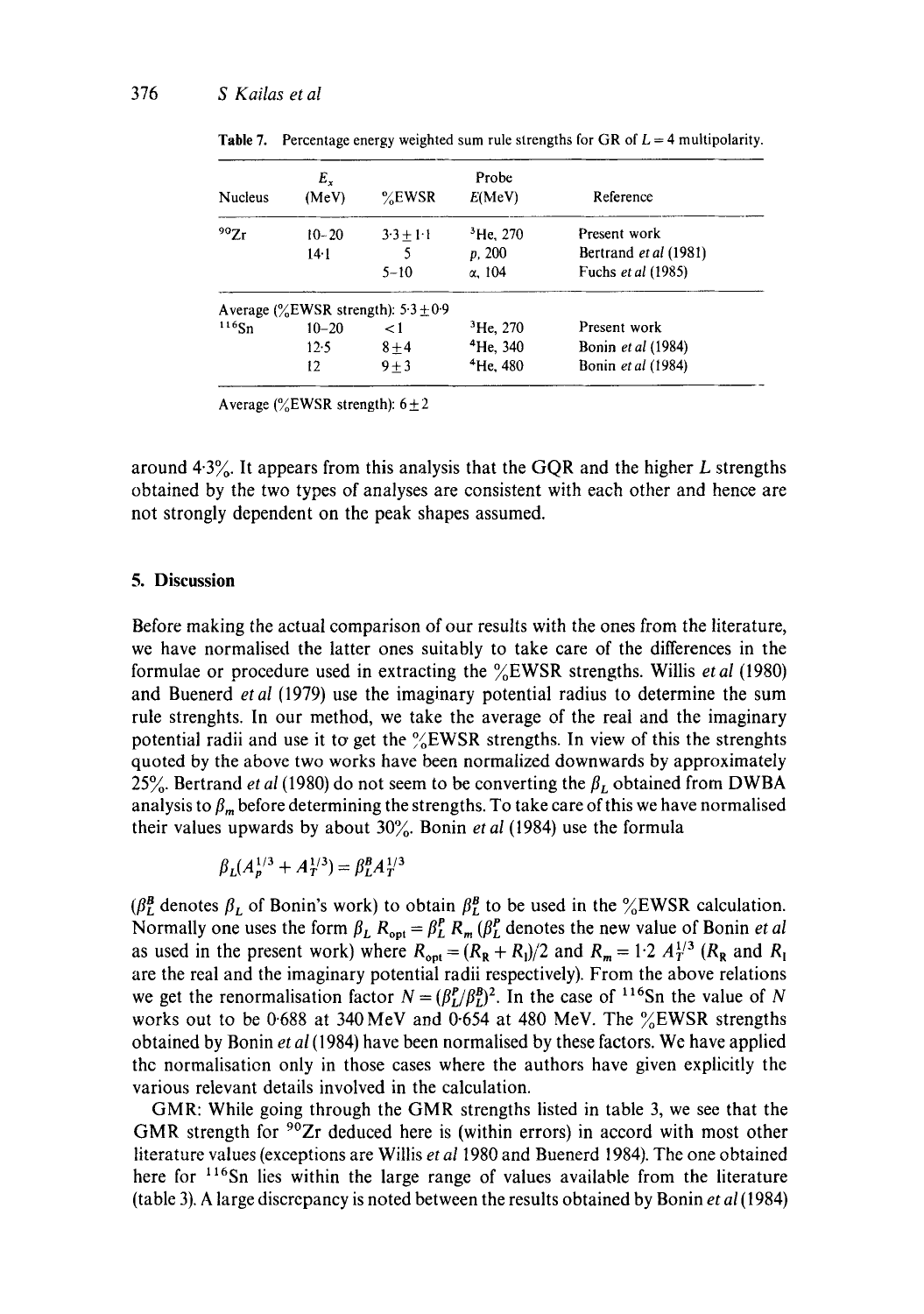and Youngblood *etal* (1981). While the value obtained by Bonin *etal* (1984) is unusually small, the one determined by Youngblood *etal* (1981) is abnormally large  $> 100\%$ . This difference can be partly understood in terms of the differences in the F used in the two works. However, in 9°Zr the value obtained by Willis *et al* (1980) is the lowest inspite of their choice of the largest value of  $\Gamma$ .

GQR: In <sup>90</sup>Zr there exists a large number of works to compare with the present work. The  $\%$ EWSR strength obtained in the present work,  $38 \pm 10\%$ , is consistent with the literature values which vary between 30 and 65% (except Bertrand *et al* 1980). An average value for all the determinations (except the electron scattering data of Fukuda and Torizuka (1972)) is  $48 \pm 6\%$  which is in good agreement with the present work. In <sup>116</sup>Sn our result is in agreement with those of Bonin *et al* (1984) obtained using 340 and 480 MeV alpha particles and Buenerd (1984) obtained using 108.5 MeV helions. Youngblood *et al* (1981) obtained a value of 84% which is a factor of two higher than the present value. It is worth noting that Bonin *etal* (1984) get a lower value inspite of using a fairly large value of  $\Gamma$ . The results are summarized in table 4.

LEOR: The LEOR values obtained for  $90Zr$  can be grouped into two categories; one set lies close to  $10\%$  and the other is nearer to  $20\%$ . As we have analysed only a single prominent structure in the LEOR region (figure 3) it is possible that our value is low. In  $116$ Sn it is found that the results of higher-energy  $3$ He(present) and 4He(Bonin *etal* 1984) measurements agree with each other. The lower-energy measurements (Yamagata *etal* 1981; Moss *etal* 1978) determine values which are almost twice as large as their higher-energy counterparts.

HEOR: Within errors the HEOR strength obtained in the present work for  $90Zr$ is consistent with values from the literature, which vary between 18 and  $47\%$ . For  $116$ Sn our value lies within the large range of values obtained by others. While the ones determined by Bonin *etal* (1984) is on the lower side, the ones obtained by Yamagata *et al* (1981) is on the higher side. The results are summarized in table 6.

 $L = 4$  strength: The  $L = 4$  strength determined for <sup>90</sup>Zr is in agreement with the value obtained by Bertrand *et al* (1981) using 200 MeV protons. This result is consistent with the strength of 5 to 10%, in the  $E_x$  range of 13 to 16 MeV, determined from the neutron decay of GR in <sup>90</sup>Zr excited through the inelastic scattering of 104 MeV alpha particles (Fuchs *et al* 1985). While we have observed negligible  $L = 4$  strength in <sup>116</sup>Sn but a few per cent  $L = 6$  strength, Bonin *et al* (1984) obtained 4 to 12<sup>o</sup><sub>0</sub> $L = 4$ strength.

Referring tables 3–7, we do find differences in many cases in the  $E_x$  and  $\Gamma$  values used by different groups. In addition, there are also differences the way the background continuum contributions are estimated. The variations in the  $\%$ EWSR strengths are mainly due to these differences mentioned above. Serr *et al* (1983) have already pointed out that considerable differences (20 to 50%) in the  $\%$ EWSR strengths may result from the above mentioned reasons. We felt that it may be worthwhile to determine the average of all the literature values (unweighted) for each of these resonances which may then be used for comparison with the theoretical predictions. These average values are given in tables  $3-7$ . The electron scattering results have not been included in obtaining these averages. Comparison of the individual results with the average values may throw some light on the probe dependence of the  $\beta R$  values ( $\%$ EWSR strengths) determined using different projectiles (Bernstein *et al* 1983). The theoretical values of Krewald and Speth (1974) are in general very high as compared to the experimental values obtained for  $90Zr$ . They do not have predictions for  $116Sn$ . For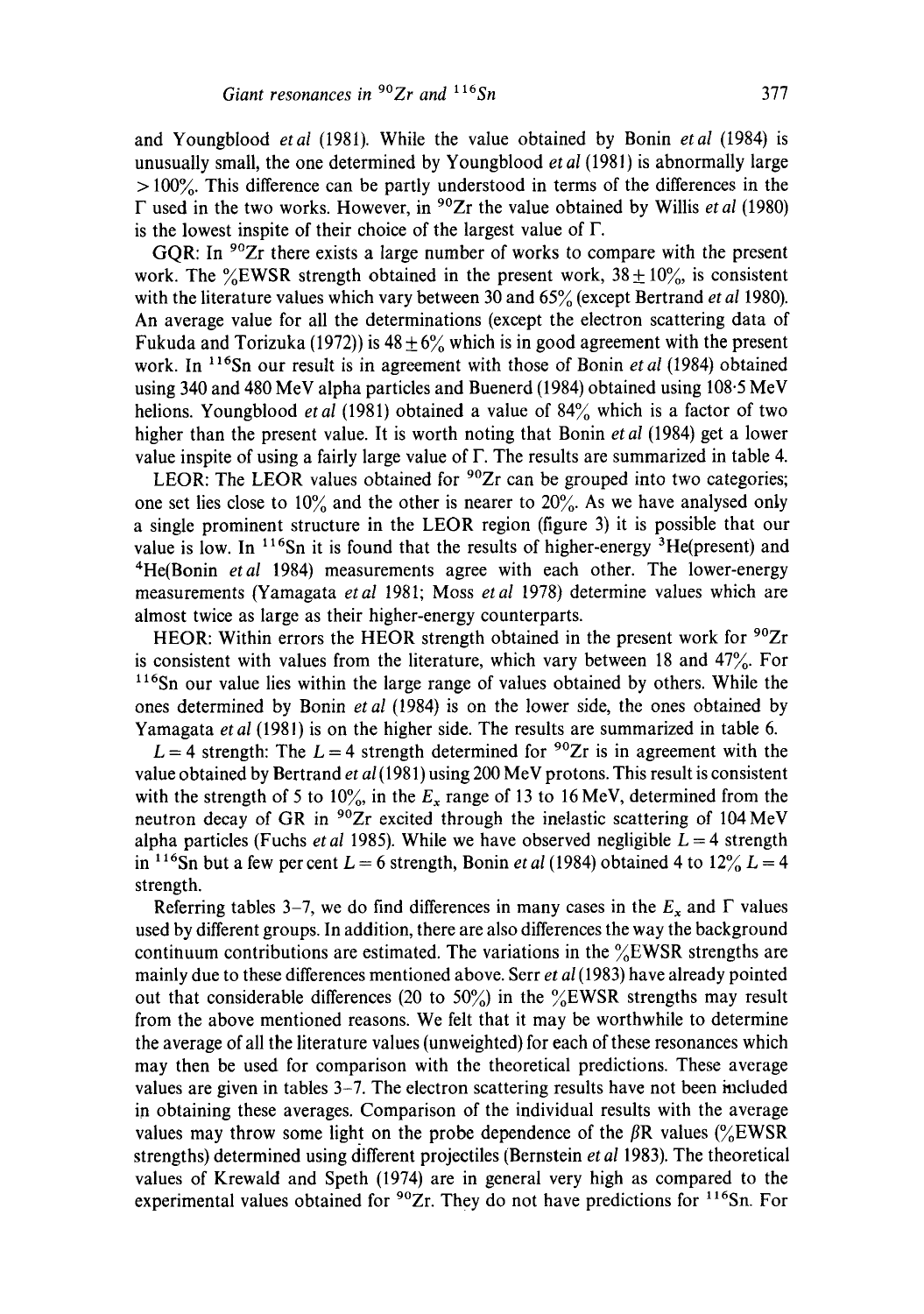<sup>120</sup>Sn Soloviev *et al* (1977) get a value  $30\%$  for the GQR which compares favourably with the average value of  $45 \pm 9\%$  obtained here. For the octupole resonances, one can compare the present results with the theoretical predictions of Bortignon and Broglia (1981). For  $90Zr$ , they predict,  $\%EWSR$  strengths of 14 and 39 respectively for the LEOR and for the HEOR, which are in good agreement with the corresponding average experimental values of  $14 \pm 3\%$  and  $31 \pm 7\%$  respectively. Similarly for <sup>120</sup>Sn their values are  $11\%$  and  $30\%$  which are consistent with the respective experimental values of  $17 \pm 4\%$  and  $28 \pm 9\%$  obtained for <sup>116</sup>Sn. For <sup>90</sup>Zr, Serr *et al* (1983) get 76% strength for the GQR with a  $\Gamma$  of 4 MeV. This is on the high side of the average value of  $48 \pm 6\%$ . They also get  $92\%$  strength for the monopole and  $39\%$  strength for the HEOR, consistent with the average experimental values. Generally the widths predicted by the theoretical calculations are in fair agreement with the experimental determinations.

# **6. Conclusion**

We have been able to identify reliably the LEOR, the GQR, the GMR and the HEOR regions in  $90Zr$  and  $116Sn$  and obtain the  $\%EWSR$  strengths for these resonances. The extracted GQR strengths are in good agreement with the average values from the literature. The octupole strengths are found to be of the right order when comapred to the other experimental or theoretical values. We do find a few percent  $L = 4$ strength in  $90Zr$  and  $L=6$  strength in <sup>116</sup>Sn, in the GMR region. Within the uncertainties involved in the various analysis procedures (the subtraction of the background continuum and the extraction of the  $\frac{6}{2}$ EWSR strengths) it appears that only  $\approx 50\%$  of the L = 2 strength is seen in the GQR region. However, there is still considerable strength either buried in the continuum background or spread out to higher excitation energy regions. In using 90 MeV/nucleon helion beam we have not gained substantially in the observed ratio of the GR signal  $(GQR + GMR$  region) to the background as compared to that obtained using lower energy helions. There is a significant improvement however in the HEOR signal observed in the present work over that obtained using lower energy helions. It appears that even after employing higher energy complex ions around 100 MeV/nucleon, we have not been able to locate the presence of concentrated strengths for higher order multipoles ( $L \ge 4$ ) in the excitation region up to 40 MeV. This is in agreement with the expectation that these strengths are broadly spread out in energy. A better knowledge of the continuum is essential in estimating its contribution in a more definite way, thereby facilitating more reliable determination of the  $\frac{6}{6}$ EWSR strengths for not only  $L \le 2$  resonances but also higher-order multipole resonances.

# **Acknowledgements**

Prof. M L Sehgal was an active member of this programme until his untimely death. The authors thank Prof. K A Snover for a critical reading of the manuscript and the useful comments. This work was supported in part by the National Science Foundation, USA and the Departments of Energy, USA and India.